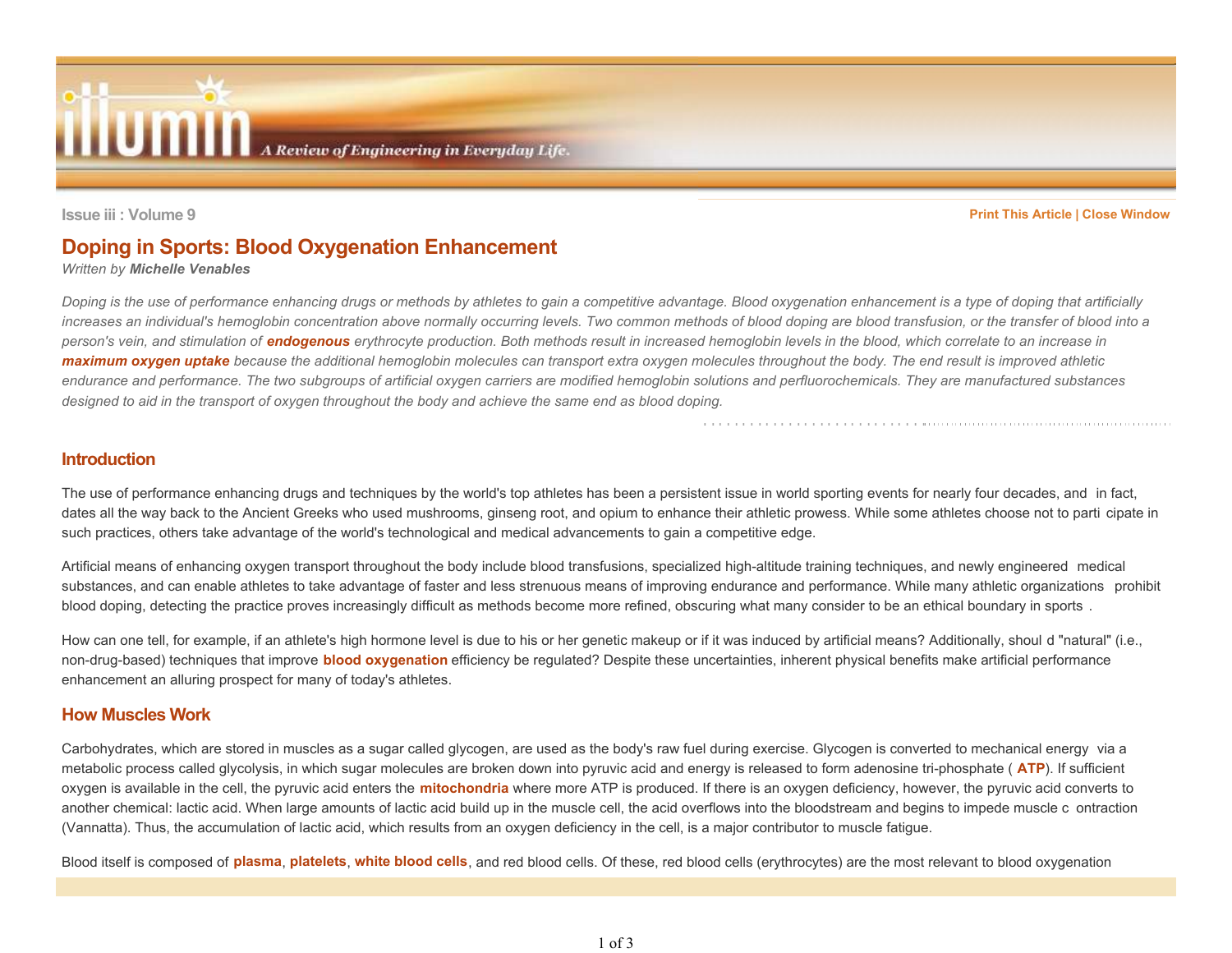enhancement. Erythrocytes travel through the body delivering oxygen and removing carbon dioxide. Their red color is due to a chemical protein called hemoglobin, th e substance that allows them to transport gases. As blood passes through the lungs, oxygen molecules attach to the hemoglobin, and as blood passes through the body's tissues, the hemoglobin releases that oxygen to the cells (Franklin). It is this oxygen that prevents the conversion of pyruvic acid to lactic acid, thereby delaying the onset of muscle fatigueand prolonging an athlete's ability to perform.

# What is Doping?

In general terms, doping is the use of performance enhancing drugs or methods by athletes to gain an advantage over their competition. One such method is blood oxy genation enhancement, which may occur by two distinct means: artificial oxygen carriers and blood doping. Each of these increases an athlete's ability to transport oxygen i n their blood to tissues throughout their body in order to improve endurance and elevate their ability to achieve peak athletic performance.

According to the World Anti-Doping Agency, or WADA, artificial oxygen carriers are defined as "chemicals used to increase the ability to carry extra oxygen in the blood". Theycome in the form of modified hemoglobin solutions and perfluorochemicals.

WADA defines blood doping as "the administration of blood or blood-related products in order to increase the number of red blood cells in the body". Specifically, this may occur by blood transfusion or by the endogenous stimulation of red blood cell production via actual or simulated hypoxic conditions or the use of a synthetic hormone cal led erythropoietin.

#### Artificial Oxygen Carriers

Artificial oxygen carriers are manufactured substances designed to aid in the transport of oxygen throughout the body. As noted previously, hemoglobin is the natur al oxygen carrier in human blood. To exploit this, scientists have tried to isolate hemoglobin from erythrocytes so that it can be infused directly into humans. When the iso lated hemoglobin is administered, however, a chemical breakdown occurs resulting in the production of toxins. The search for a combatant to that breakdown has lead to the developme nt of three generations of modified hemoglobin solutions, the latest of which involves the encapsulation of the contents of erythrocytes inside artificial erythrocytes with ar tificial membranes. Research is still being conducted, but the future of such technologies appears to be promising (Gaudard).

The second category of artificial oxygen carriers is perfluorochemicals, or PFCs, which are synthetic fluids in which oxygen can be dissolved. Specifically, oxygen molecules are dissolved in the PFC particles as the particles pass through the lungs via the bloodstream. These particle-oxygen groups then travel to other parts of the body del ivering oxygen. It is in this way that PFCs mimic the body's naturally occurring hemoglobin. The central difference, however, is the mechanical means by which each transports oxyg en molecules. PFCs exchange gases—oxygen and carbon dioxide—more readily and efficiently than do hemoglobin molecules because the "loading and unloading" of gases isdone by diffusion. Each hemoglobin molecule is only equipped to transport up to four oxygen molecules at a time, so oxygen transfer is limited by the number of hem oglobin molecules present at any given time. With PFCs though, the amount of oxygen transported is related to the solubility of the gas being transported. To increase oxyg en transfer, one simply has to increase the oxygen concentration of the gas being inhaled (Gaudard). Athletes began using PFCs to increase blood oxygenation and prolong enduran ce in the 1980s, and since then the International Olympic Committee has banned their use.

# Blood Doping

There are two methods of blood doping: transfusion and the stimulation of endogenous erythrocyte production. Transfusion is the transfer of blood into a person's v ein. Studies have shown that blood transfusion increases an individual's hemoglobin concentration above normal levels. This increase in hemoglobin levels correlates to an incre ase in maximum oxygen uptake because the additional hemoglobin molecules can transport extra oxygen molecules throughout the body. With more oxygen being supplied to thebody's tissues an athlete's endurance is heightened, and he or she is able to perform at a more intense level and for a longer period of time (Gaudard). To impleme nt this form of doping, athletes collect and store several **units** of blood—their own or someone elses—in the months prior to competition and then transfuse it back into themselves just prior to the event. One well-known instance of this practice occurred at the 1968 Olympic games in Mexico when an athlete broke the outdoor one-hour cycling record. He wasaccompanied to the games by two cardiologists and eight young men with blood types compatible with his own (Gaudard).